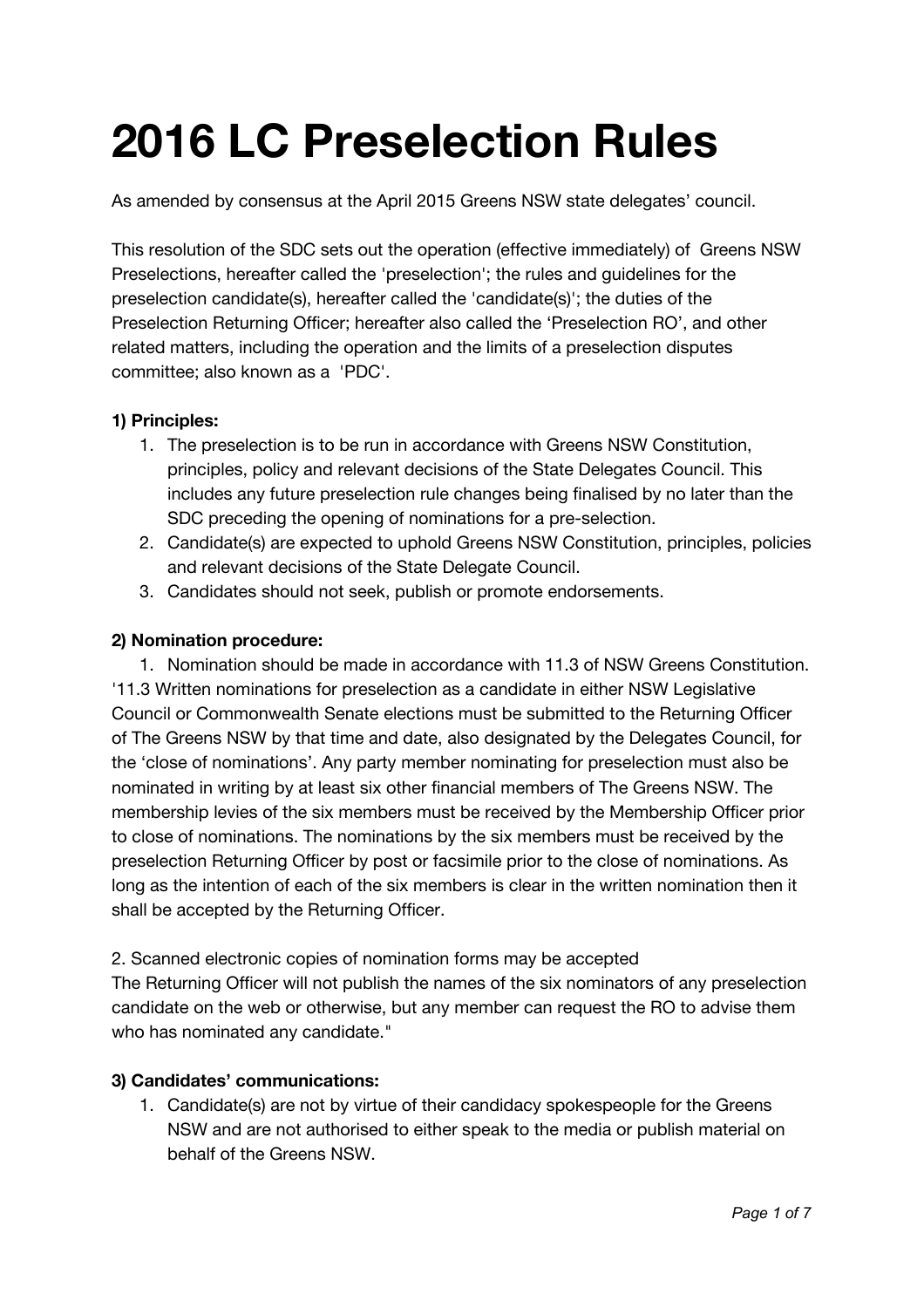- 2. In all public activities, no candidate is to make any negative comment about any other preselection candidate(s) or in any way reflect poorly on any other member of the Greens.
- 3. In all public activities, candidates must not make statements or encourage others to make statements that reflect badly on the Greens.

## **4) Endorsements**

- 1. Greens MPs, their paid staff, former Greens MPs and Greens NSW Office bearers and party paid staff are prohibited from giving endorsements for any candidates, and candidates are prohibited from using any such endorsements in the preselection.
- 2. Greens members who hold roles within party committees or working groups are not to publish endorsements or comments that give the impression that those comments are made on behalf of that body
- 3. The RO is to communicate this to the people concerned.

# **5) Traditional media (print and broadcast media) engagement protocol for candidate(s):**

- 1. Candidate(s) shall not approach the journalist based traditional broadcast or print media to promote their candidacy .
- 2. If a candidate interacts with the journalist-based media, they may use the opportunity to confirm their candidacy but they shall not overtly promote themselves in the context of the preselection or pass any comment on any other candidate or all other candidates collectively. If asked to do so they shall decline to comment.
- 3. Notwithstanding the above, this section [3] does not prohibit a candidate from continuing to undertake their normal duties for and on behalf of the Greens or other issue-based campaigning.

## **6) Internet and Social Media engagement protocol for candidate(s):**

- 1. Internet and Social Media is defined as:
	- 1. Blogs and discussion forum website(s) that post information or opinion on various issues that are open for comments or otherwise. These includes blogs and forums maintained by media organisations including but not limited to Fairfax, News Ltd and the ABC, also others established by organisations, private individuals or candidate(s).
	- 2. Video sharing websites that disseminate organisation(s) and individual(s) generated content to distribute, share and stream video and other audio visual material online. Examples include but not limited to Youtube, Vimeo.
	- 3. Wikis or other online repositories of information to which individuals and organisations can contribute or edit information. Example includes but not limited to Wikipedia.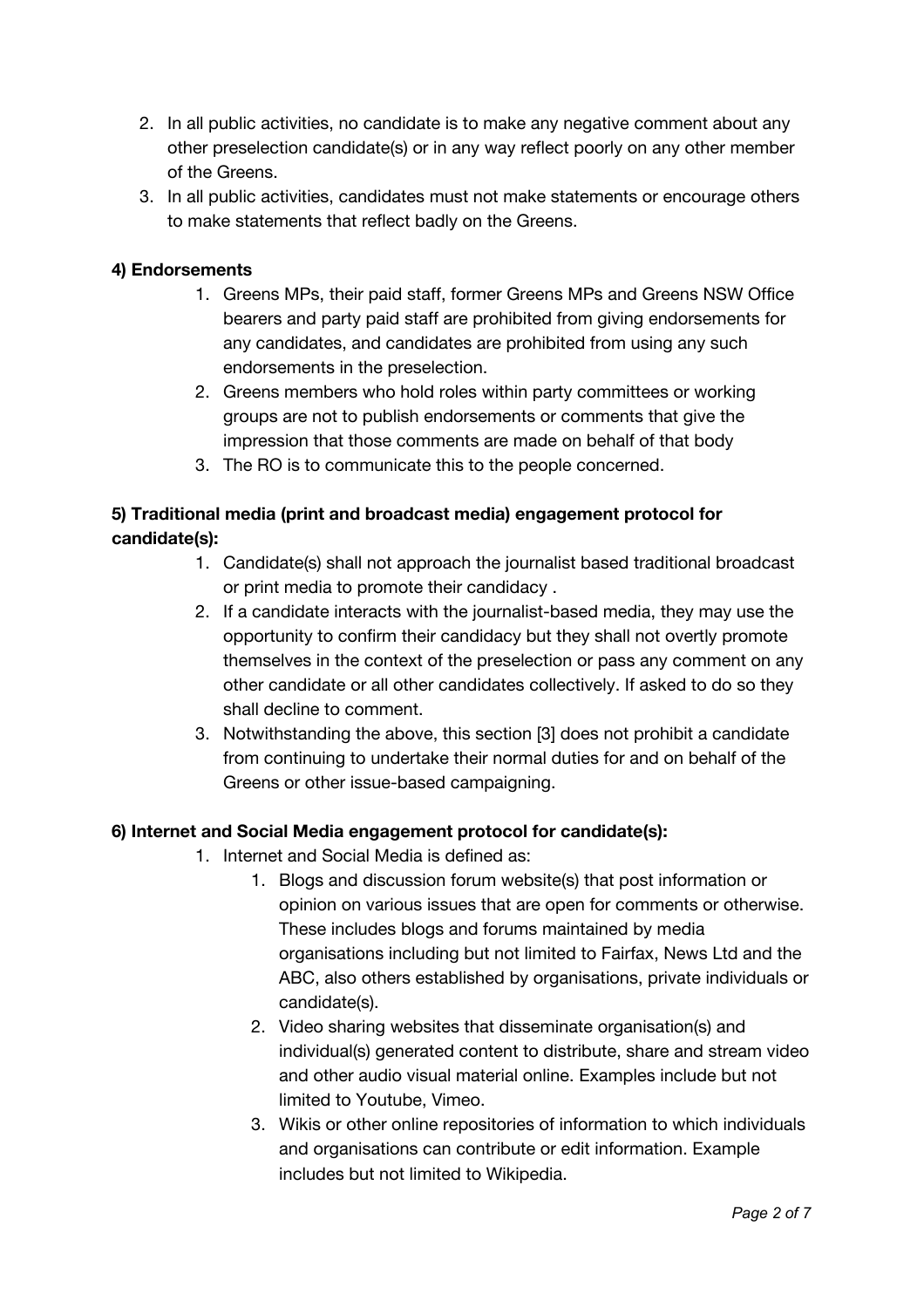- 4. Social Networking websites and other online directories that connect people through social and other networks. Examples include but not limited to Facebook, Twitter and MySpace.
- 2. Candidates are permitted to engage in internet and social media to promote their candidacy.
- 3. Candidates choosing to use internet and social media during the pre-selection should not:
	- 1. compare their abilities, virtues, suitability for elected office to any other candidate,
	- 2. pass any negative comments on other candidates.
- 4. Notwithstanding anything else in these rules, any comments about the pre-selection by Federal & State MPs, their paid staff, former MPs and Greens NSW Office Bearers to online or social media as regulated by this section, unless that person is a candidate (and the comment is their own), are prohibited, and candidates are prohibited from using any such endorsement in the preselection.
- 5. The Preselection RO shall respond to complaints relating to offending content in internet and social media.
	- 1. candidates are to remove offending content from internet and social media they control
	- 2. the returning officer can direct a candidate to remove offending content

# **7) Party Privileged Communication(s) protocols for all members of Greens NSW:**

1. Party Privileged Communication(s) is defined as:

All Greens NSW communication channels including but not limited to E-brief(s), GreenVoice, Green Mail, Greens NSW Internet and Social Media channel(s), intra local group communications, intra working group and intra standing committee communications, and communication channels and databases established by and/or maintained by Greens NSW elected representative(s) and spokespeople for the purposes of and/or as a result of their position.

- 1. No person shall misuse or engage in unauthorised use of information from a Greens database.
- 2. No person other than the Preselection RO is entitled to use Party Privileged Communication(s) to comment on any matters relevant to the preselection process.
- 3. No person shall express their intent for nomination or overtly promote their candidacy through Party Privileged Communication(s).
- 4. The Preselection RO is to communicate with all elected representatives of Greens NSW:
	- 1. that it is the wish of Greens NSW membership that they refrain from public comment on NSW preselections or publicly declare intent to contest NSW preselection(s). Should they be asked to do so by a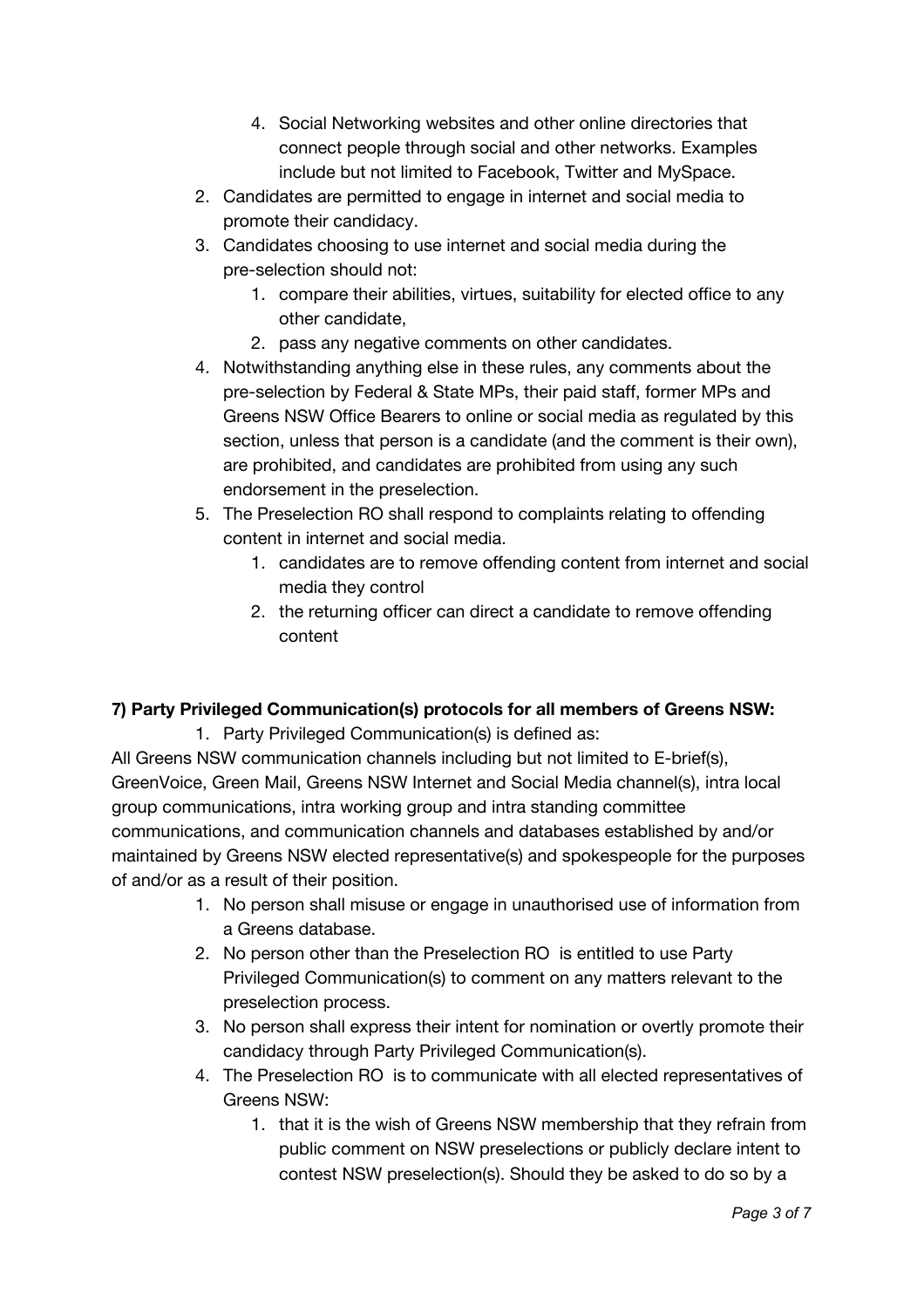journalist, they are requested to decline to comment and refer all matters to the Preselection RO.

- 2. that they refrain from promoting or commenting on Greens NSW preselections through any party privileged channels and/or Internet and Social Media channels.
- 5. Local groups are encouraged to not use local group privileged communications to promote individual candidates and are encouraged to offer fair opportunity for all candidates to present their candidacy to local members.
- 6. Notwithstanding the above section [7(e)], nothing prohibits any communication by the local group(s) to other local group(s) or members of the local group(s), in accordance with the privileges local group(s) enjoy under the NSW Greens Constitution.
- 7. The relevant local group(s) shall as a courtesy notify the Preselection RO details of any such communication(s) under section [7(e)] at least 24 hours in advance of dissemination.
- 8. Editor(s), coordinator(s), convenor(s) and other such person(s) in charge of organising party privileged communication(s) shall aid the Preselection RO in their duties expressed in this section.

# **8) Guidelines and protocols for External Greens NSW entities:**

- 1. External Greens NSW entities are defined as:
	- 1. Australian Greens Parliamentarians, other state parliamentarians, former parliamentarians and other elected representatives across Australia, and their staff and
	- 2. Australian Greens and other State Greens parties.
- 2. The Preselection RO is to communicate with all External Greens NSW entities:
	- 1. that it is the wish of the Greens NSW membership that they and their members refrain from public comment on NSW preselections or publicly declare intent to contest NSW preselection(s). Should they be asked to do so by a journalist, they are requested to decline to comment and refer all matters to the Preselection RO.
	- 2. that they refrain from promoting or criticising candidates or commenting on Greens NSW preselections through any party privileged channels, e-lists and/or Internet and Social Media channels.
- 3. Preselection candidates are prohibited from using any endorsements by external Greens NSW entities as defined in section 6a.

# **9) Additional candidate duties:**

1. All prospective candidate(s) are encouraged to attend a nominee workshop unless reasonably prevented from doing so.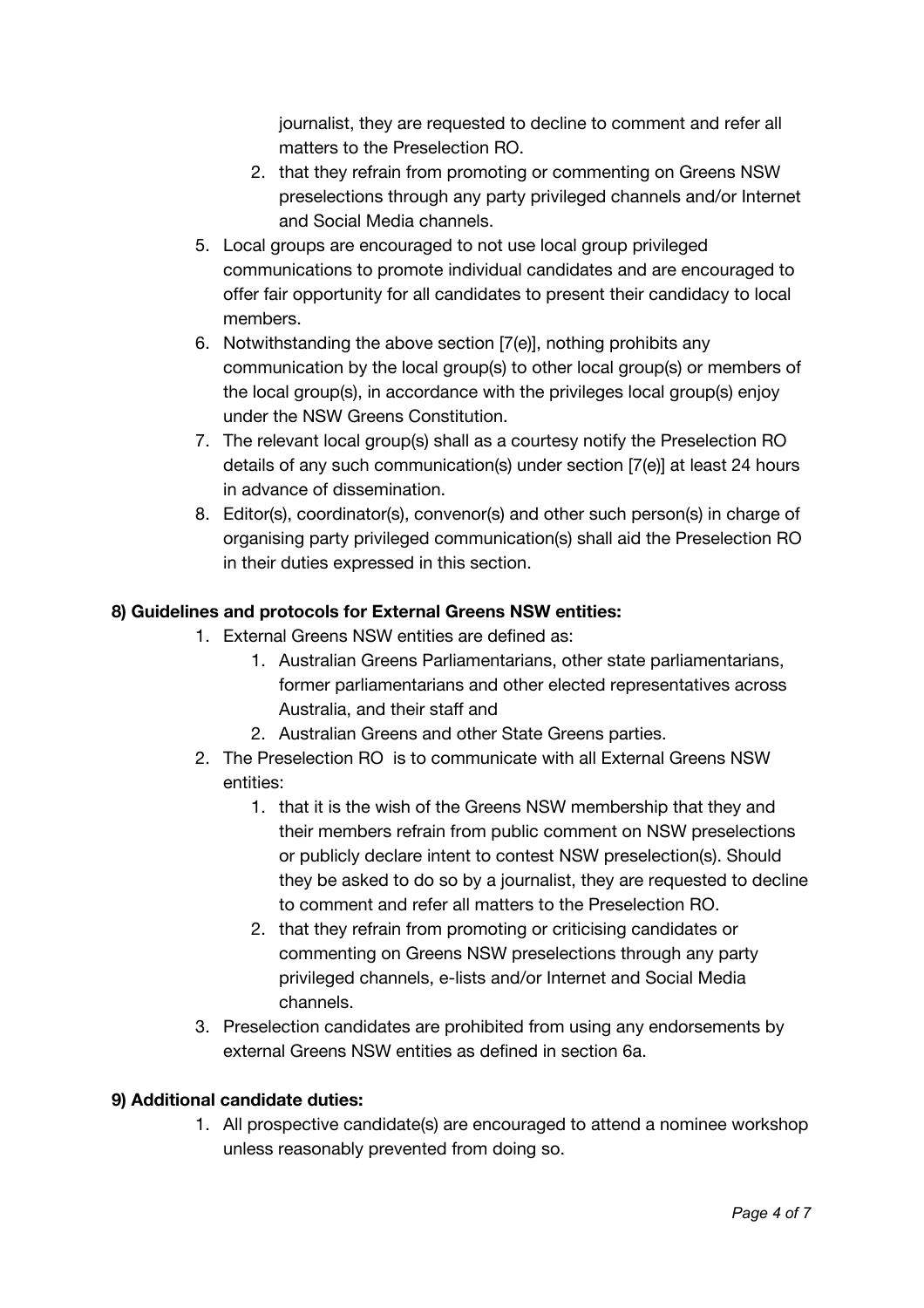- 2. All candidate(s) are encouraged to attend candidate's forum conducted across the state in conjunction with the preselection.
- 3. Candidates may visit local group meetings to discuss their candidacy, with the agreement of the local group, as this is a local group decision.
- 4. Candidate(s) will be required to sign a statement declaring that they understand these preselection rules and protocols and agree to abide by them.

# **10) Duties of the Preselection RO:**

- 1. The Preselection RO shall ensure the preselection process takes place in accordance with the standards and policies defined by this resolution and other relevant resolutions of the Greens NSW State Delegates Council (SDC) and the Greens NSW Constitution.
- 2. The Preselection RO is to coordinate a check of all names and addresses of eligible members. This shall be done after the opening of nominations but prior to the distribution of ballots, in consultation with t he Greens NSW Membership Officer, and with the assistance of Greens NSW staff.
- 3. During this period outlined in (b), and up until a period of one week prior to close of voting, the Preselection RO in consultation with the Greens NSW Membership Officer, shall reasonably respond to requests relating to the membership roll from individual members. If any member is of the opinion that their requests have not been reasonably responded to, they may lodge a complaint as specified in Section [11].
- 4. maintain appropriate financial record of all transactions undertaken in relation to the preselection.
- 5. submit a report to the SDC at the end of the preselection outlining the conduct of the preselection and any recommendations for consideration.
- 6. collate and table statistics at the SDC showing the percentage of members voted, according to age, gender and geography. In order to maintain anonymity, statistics for local groups with less than 100 members shall be grouped appropriately with neighbouring groups.
- 7. record and report breaches of the preselection process by candidate(s).
- 8. maintain impartiality and refrain from making inferences about the motivations of any candidate or member at all times, including in relation to Section [10] (e) and (g).

# **11) Preselection Disputes Committee (PDC):**

**Disputes** 

- 1. Where the Preselection RO takes receipt of an alleged breach of the preselection rules by a candidate or candidates, the Preselection RO shall immediately refer the matter to a Preselection Disputes Committee (PDC).
- 2. A Preselection Disputes Committee (PDC) shall also hear any complaints in regards to the administration of the preselection received by the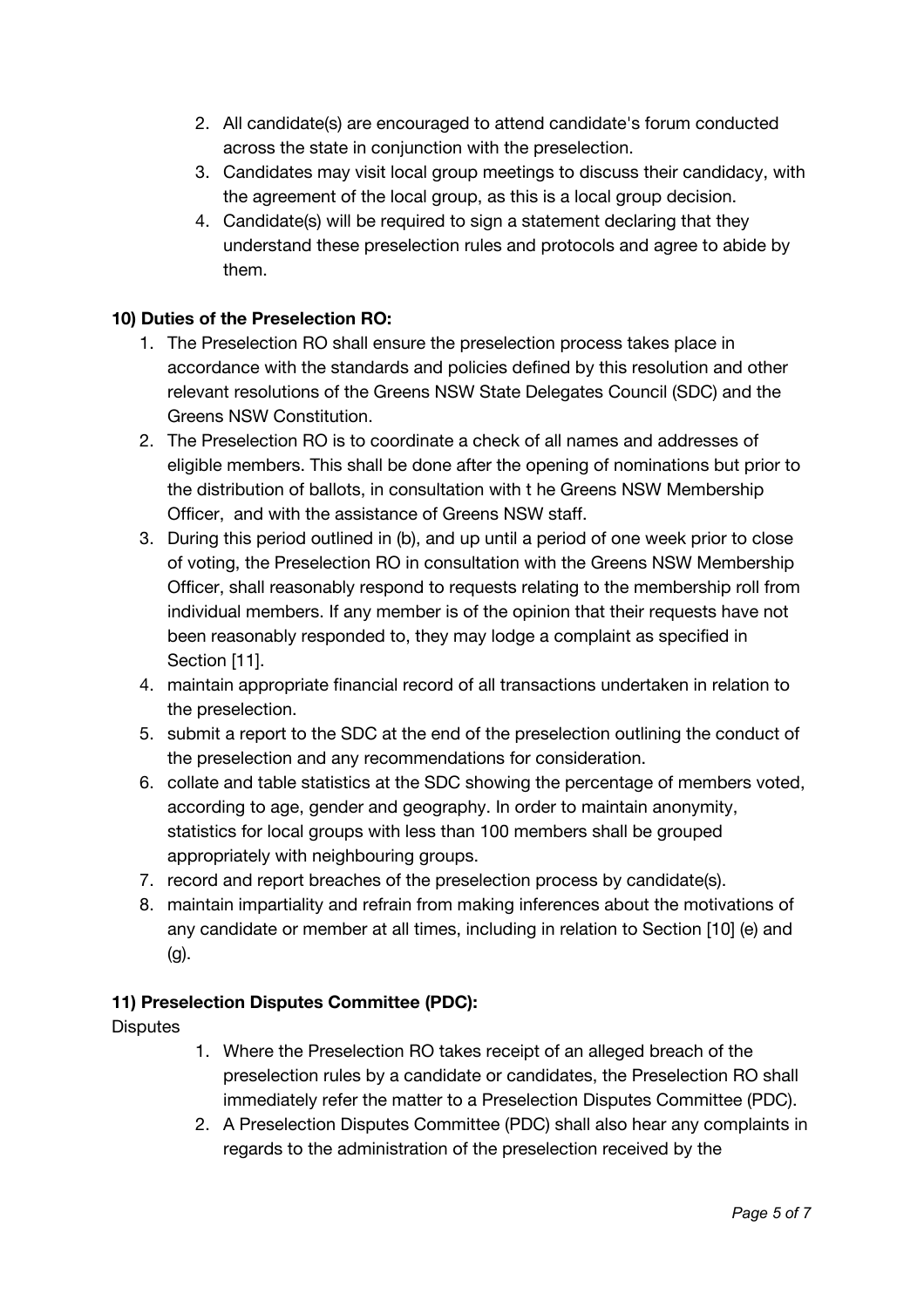Preselection RO. A PDC will report to the Preselection RO its findings in relation to any such complaints

## PDC Selection

- 1. A PDC will be comprised of five (5) members. PDC Members will be chosen by random lot from a pool made up of the members of the following Greens NSW Standing Committees:
	- 1. Committee of Management (CoM)
	- 2. Election Planning and Preparation Committee (EPPC)
	- 3. Constitution and Process Committee (C&PC)
- 2. The Preselection RO shall conduct the selection process in the presence of at least one other Greens NSW member.
- 3. Any member of the above committees who is a candidate in the pre-selection shall be excluded from the draw. Any member selected who feels they would be conflicted in performing the functions of a PDC shall withdraw themselves and the next selected member shall take their place on a PDC.

## Role of a PDC

- 1. A PDC is convened to investigate any matter referred by the RO as specified in section [9 (a) and/or (b)].
- 2. A PDC shall seek a report on the matter from the Preselection RO if appropriate based on the section [9 (a) and/or (b)] referral, and call for representation/evidence from candidates, members, or other people it may consider necessary to make a decision.
- 3. A PDC will make its determination based on a standard of proof of Reasonable Satisfaction.
- 4. Normal Greens NSW decision making processes shall be used by the PDC.
- 5. A PDC's decision shall be final.
- 6. A PDC shall maintain impartiality

## **Findings**

- 1. A PDC may make one of five findings in relation to any matter referred:
	- 1. No further action be taken, with supporting comments or observations as required.
	- 2. A private warning be issued to the candidate or candidates involved.
	- 3. A warning be issued to all candidates, but not the membership at large.
	- 4. A membership-wide warning be issued. This will identify the nature of the incident, the candidate involved and will be circulated to the membership of the NSW Greens. The warning is to ensure general awareness of the incident among the membership in order to enable consideration of the incident(s) as part of the pre- selection voting process.